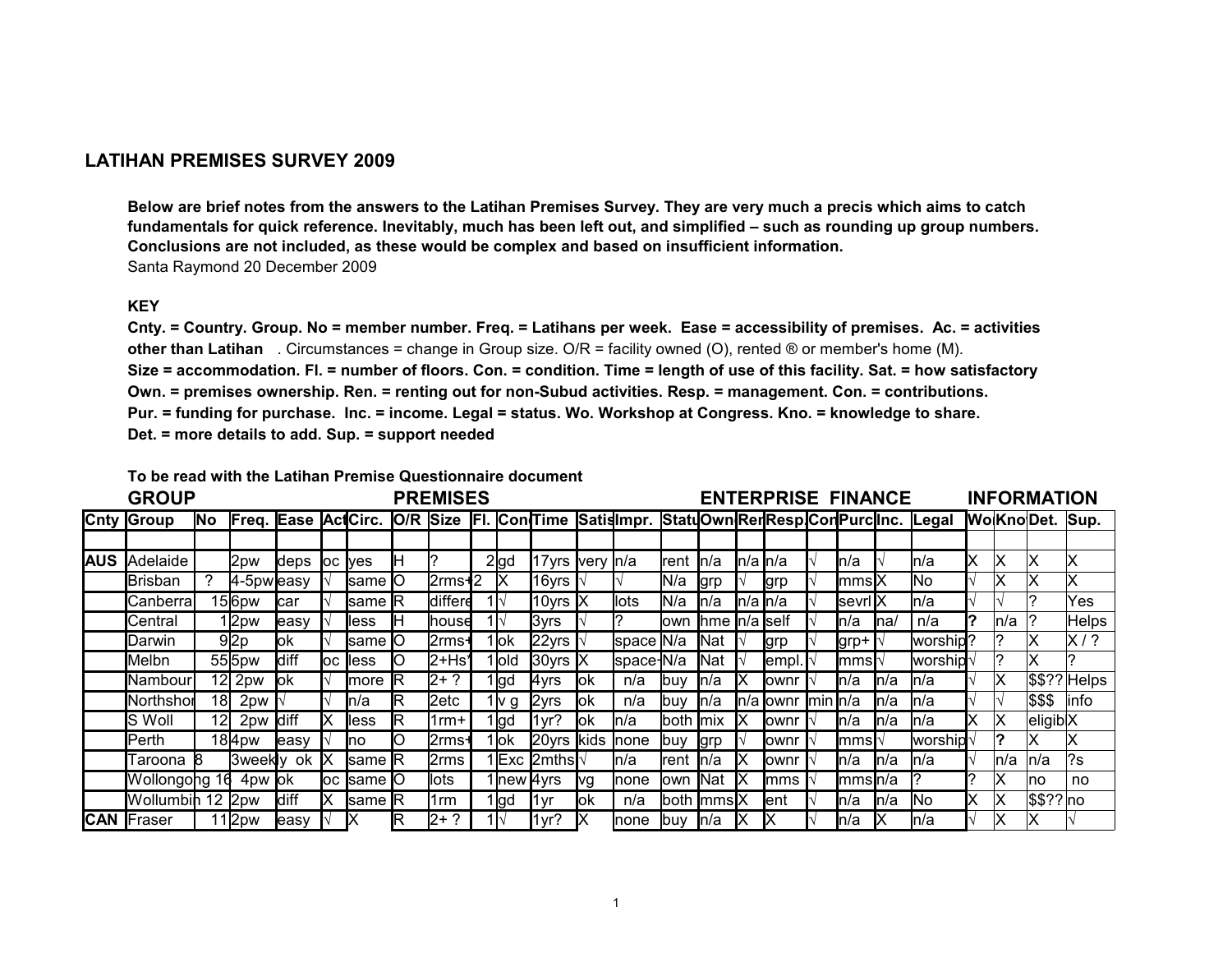|            | Quebec           | 30 <sup>l</sup> | 3pw                 |            |     | lsame <b>I</b> O |          | $2$ rms $+2$     |           |                          | 12yrs                 | I٧   | window <sub>N/a</sub> |       | lgrp       |                   | lgrp           |                   | lmmsl√          |                         | charity |      | ∣X                        |                | mortgage Xs             |
|------------|------------------|-----------------|---------------------|------------|-----|------------------|----------|------------------|-----------|--------------------------|-----------------------|------|-----------------------|-------|------------|-------------------|----------------|-------------------|-----------------|-------------------------|---------|------|---------------------------|----------------|-------------------------|
|            | √ancouve         | 87              | 3pw                 | $\sqrt{ }$ |     | lsame <b>I</b> O |          | large            | 31        | gd                       | 28yrs ok              |      | space N/a             |       | ln/a       |                   | lent           | $\sqrt{ }$        | lmixt           | Ent                     | charity |      | $\overline{\sqrt{ }}$     | web            | \$ int                  |
|            | Victoria         | 15 <sub>l</sub> | 2 <sub>pw</sub>     |            | loc | Imore            | R        | 2rms             |           | $2$ gd                   | 15yrs                 |      | more                  | lbuv  | n/a        | ln/a              | ownr           |                   | n/a             | ln/a                    | n/a     | \$\$ | ΙX                        | lno            | none                    |
| <b>GRE</b> | Athens           |                 | 252pw               | easy       |     | lmore            | Ю        | 4rms             |           | $3\sqrt{2}$              | 28yrs                 |      | х                     | lN/a  | lgrp       |                   | lgrp           |                   | lgrp+           |                         | No.     | X    | ΙX                        | X              | Χ                       |
| HOL        | Hague            |                 | 16 3pw              |            |     | less             | Ŋ        | sever            |           | $3$ ok?                  | 29yrs                 |      | yes                   | N/a   | lgrp+      |                   | grp+           |                   | lgrp+           | $\overline{\mathsf{x}}$ | busines |      | Χ√                        | $\overline{?}$ | <b>\$E\$</b>            |
|            | Rotterdar        |                 | $\overline{20}$ 3pw |            |     | less             | IО       | 3rms             |           | $2$ ok                   | 11yrs                 |      | yes                   | N/a   | lgrp       |                   | lmms           |                   | hse             |                         | No      |      |                           | Χ              | X                       |
|            | Utrecht          |                 | 10 <sub>2pw</sub>   | easy       |     | Imore            | R        | 2rms             |           | 1lok                     | 20yrs                 | lok  | yes*                  | buy   | lgrp       | ln/a              | lmms           | n/a               | ln/a            | In/a                    | ln/a    | X    |                           | Χ              | Yes                     |
| India      | <b>I</b> Chennai |                 | $18$  2pw           | long       |     | oc fragmented?   |          |                  |           | 1 $\mathsf{N}$           | 10yrs ok-             |      | <b>Izero</b>          | bld   | lgrp       |                   | lmms           |                   | lx              |                         | X       |      |                           | £\$£           | Yes                     |
| ΝZ         | Wellington       | 7               | 3 <sub>pw</sub>     | lok        | loc | Ives             | IО       | 2rms             |           | $1$ gd                   | $20$ yrs              | I٧   | <b>I</b> minor        | N/a   | ?          |                   | lmms           |                   | mmsn/a          |                         | charity |      | $\overline{\mathsf{x}}$   | ∣no            | n/a                     |
| <b>NIG</b> | Calabar          |                 | 10 <sub>lonce</sub> | easy       |     | lves?            | R/H      | 2beds            |           | 2x                       | ages                  | ΙX   | n/a                   | lbuy  | ln/a       |                   | mms            |                   | n/a             | In/a                    | n/a     |      | $\boldsymbol{\mathsf{x}}$ | X              | $\overline{\mathsf{x}}$ |
|            | ljebu Ode        |                 | $11$  2pw           | m bikeX    |     | <b>new</b>       | R        | $1rm +$          |           | $2\sqrt{ }$              | 1yr?                  |      | none                  | rent  | ln/a       |                   | ownr           | vol               | X               | IX                      | n/a     |      | $\boldsymbol{\mathsf{x}}$ | help \$£\$     |                         |
|            | Isi Uzo          |                 | $15$  2pw           |            |     | less             | lн       | 1 <sub>rm</sub>  |           | X                        | 14yrs                 | lx   | n/a                   | buy   | ln/a       | $n/a$ $n/a$       |                |                   | nonelX          |                         | n/a     |      |                           | Ents           | buy                     |
|            | agos             |                 | 72to3               | time       |     | yes+             | lR.      | 1rm              |           | 1 lok                    | 5yrs                  | lok  | n/a                   | buy   | lgr+       | diff grp          |                | min               | IMSFI√          |                         | none    |      |                           | X              | Helps                   |
|            | Umuahia          | 16              | linfreg             |            |     |                  |          | ?                |           | lok                      | 11mth <sub>X</sub>    |      | n/a                   | rent  | Nat        | ?                 | grp            | tok               | MSF <b>I</b> X  |                         | No      |      | X                         | Χ              | $$+mor$                 |
| <b>SAF</b> | Jo'burg          |                 | 152pw               | lok        | loc | <b>Imore</b>     | lО       | $-2rm$           |           | $1\overline{\mathsf{X}}$ | 15yrs                 | IX   | lots                  | N/a   | grp        |                   | grp            | X                 | mmsdiff         |                         | Χ       |      |                           | Diff           | Yes                     |
| UK         | Barnet           |                 | 142pw               |            | loc | $+8-17$          | lо       | $2$ rms+         | $\cdot$ 2 |                          | 30yrs                 |      | yes                   | N/a   | Nat        |                   | grp            | cov               | lgrp+           | <b>l</b> yes            | charity |      |                           | Χ              | X                       |
|            | Brecon           |                 | $10$  2pw           | car        | loc | less             | Ю        | $1$ rm $+$       |           | $1\mathsf{N}$            | 19yrs                 |      | space                 | N/a   | Ltd        |                   | grp            | ££                | lgrp+  n/a      |                         | td Co   |      |                           | $***$          | $\overline{\mathsf{x}}$ |
|            | <b>Bristol</b>   |                 | 83pw                |            |     | less             | O        | 3rms             |           | $3\sqrt{ }$              | 35yrs                 |      | Χ                     | N/a   | Nat        |                   | grp            | min               | grp+            | ΙX                      | charity |      |                           | Χ              | $***$                   |
|            | Bromley          |                 | 72pw+               |            |     | less             | R        | $2$ rms          |           | $1\sqrt{ }$              | ∣10yrs <b>-l</b> √    |      | ln/a                  | rent  | n/a        | $n/a \ln/a$       |                |                   | ln/a            | ln/a                    | n/a     |      | n/a                       | Χ              | Χ                       |
|            | C Londor         | 80              | 5pw                 |            |     | less             | lО       | 5rms             |           | $3\sqrt{ }$              | 20yrs                 |      | <b>s</b> ome          | N/a   | Nat        |                   | lent           |                   | lmms            |                         | charity |      |                           | no             | no                      |
|            | Dunton           |                 | 31pw                |            |     | more             | R        | $1rm +$          |           | $1\sqrt{ }$              | 6yrs?                 |      | ln/a                  | Irent | ln/a       | n/a n/a           |                | mm                | ln/a            | ln/a                    | n/a     |      |                           | X              | X                       |
|            | Edinb.           |                 | ###2pw              |            |     | ves+             | ΙR       | 1or <sub>2</sub> |           | $1$ ok-                  | 5yrs                  | lok- | ln/a                  | Inot  | ln/a       | $n/a$ $n/a$       |                |                   | mm mms yes      |                         | ln/a    | Χ    |                           | help           |                         |
|            | Hull             |                 | 53pw                | cars       |     | lless            | lО       | $1$ rm+          |           | $1\mathsf{N}$            | $20\sqrt{ }$          |      | restr.                | N/a   | lgr+       |                   | empl           |                   | mmmmsexp        |                         | charity |      | $\boldsymbol{\mathsf{x}}$ | X              | not av                  |
|            | _ewes            |                 | 754pw+              | easy       |     | <b>Imore</b>     | lО       | 3rms             |           | $2$ $Ex$                 | 35yrs                 | ΙX   |                       | N/a   | Nat        |                   | empl           |                   | lmms <b> </b> √ |                         | charity |      | $\overline{\phantom{a}}$  | $\overline{?}$ | £££                     |
|            | ∟iverp.          |                 | 52pw                |            | loc | Imore            | 0        | 6rms+            | 2         |                          | 36yrs                 |      | llook                 | N/a   | Nat        |                   | grp            | $\sqrt{}$         | mixt            | ln/a                    | charity | ΙX   | X                         |                |                         |
|            | Reigate          |                 | 62pw                | car+X      |     | lless            | Ю        | 6rms+            |           | lok                      | $35\sqrt{ }$          |      |                       | N/a   | Nat        |                   | grp            |                   | grp+            |                         | charity |      | X                         | ΙX             |                         |
|            | Tayside          |                 | 10 <sub>2pw</sub>   | near       |     | Iх               | Ю        | 3rms <b>+</b> 4  |           | lok                      | 8yrs                  |      | Χ                     | N/a   | Nat        |                   | empl           |                   | mixt            |                         | charity |      |                           | X              | supp.                   |
|            | West Lon         | 6               | 1pw                 | lok        |     | Χ                | R        | 2rms             |           | 1 <sub>log</sub>         | $20$ yrs              |      | n/a                   | lrent | Nat        |                   | ownr           |                   | n/a             | In/a                    | n/a     | X    | ΙX                        | ∣n/a           | n/a                     |
|            | Worthing         | 10              | 2pw                 | lok        | оc  | lless            | lR.      | 1&2rmhs          |           |                          | lEx/qḋ 30+ <b>2</b> √ |      | carpet buy?           |       | In/a       | ln/a <b>l</b> n/a |                |                   | ln/a            | In/a                    | n/a     | lno  |                           | lbuv           | supp.                   |
| <b>USA</b> | Arcata           |                 | 102pw               | cars       | loc | Isame            | Ю        | 2rms+2           |           | lok                      | 30yrs                 |      | ves                   | N/a   | <b>Reg</b> |                   | empl           |                   | $grp+ X $       |                         | mixed   |      | Χ                         | X              | thanks                  |
|            | <b>Berkeley</b>  |                 | $13$ 2pw            | leasy      |     | Isame            | ΙR       | $1$ rm $+$       |           | $1\mathsf{N}$            | 15yrs                 |      | n/a                   | Inot  | ln/a       | ln/a              | ln/a           | min               | ln/a            | x                       | n/a     |      |                           | $\star\star$   |                         |
|            | Dallas           |                 | 162pw               | lok        |     | up/dn R          |          | 2rms             |           | 1lok                     | 6mths <sub>X</sub>    |      | better                | buy   | n/a        |                   | lownr          | min               | ln/a            | ln/a                    | n/a     |      | X                         | X              | Yes                     |
|            | Denver           |                 | 72pw                | varies     | X   | <b>Same</b>      | <b>R</b> | schoc            |           | $3\sqrt{ }$              | 10yrs                 |      | n/a                   | Irent | ln/a       | ln/a              | ln/a           |                   | n/a             | ln/a                    | n/a     | X    | Χ                         | Χ              | small                   |
|            | <b>MarinCA</b>   |                 | $20$ 2pw            |            |     | same             | Ŋ        | 2rms             |           | $1$ $\alpha$             | 35yrs                 |      | some                  | N/a   | Reg        |                   | lemdmms        |                   |                 |                         | charity |      | X                         | Χ              | X                       |
|            | <b>NYCity</b>    |                 | 303/4pw             |            | loc |                  | lO       | huge             |           | $2$ Exc                  | 40yrs?√               |      | little                | N/a   | grp        |                   | memslittlelleg |                   |                 | exp                     | Non-pr  |      | ?                         | \$\$\$         |                         |
|            | Phoenix          |                 | 52pw                | diff       |     | lless            | lн       | 7                |           | 1lok                     | 6yrs                  | X    | lх                    | N/a   | ln/a       | <b>I</b> n/a In/a |                | lmin <b>I</b> n/a |                 | ln/a                    | ln/a    |      | X                         | X              | Helps                   |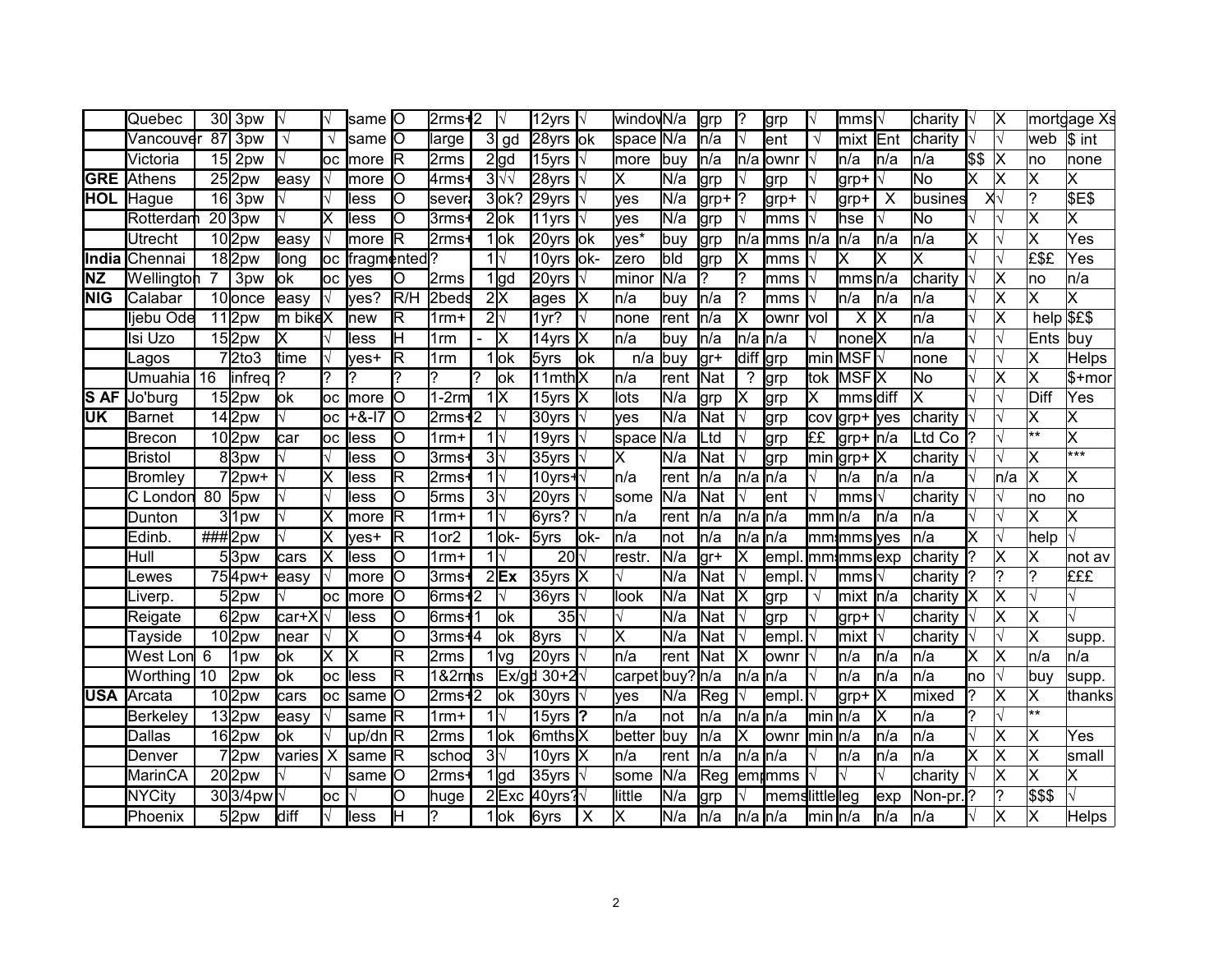| <b>IPortland</b>   |    | 20 <sub>3pw</sub> | lok | <b>Isame IO</b>                         | l2etc              |      | $2$ Exc 25yrs $\sqrt{ }$  |                           | lgarder <b>I</b> N/a |           | <b>grp</b>   |               | [empl.]            |           | Immsl∿   |      | <b>Icharity IX</b> |         |     |              |
|--------------------|----|-------------------|-----|-----------------------------------------|--------------------|------|---------------------------|---------------------------|----------------------|-----------|--------------|---------------|--------------------|-----------|----------|------|--------------------|---------|-----|--------------|
| GrSeattle          |    | 105 <sub>pw</sub> |     | Imore IO                                | .2rms              | 3ok  | 40vrs? ∖                  |                           | lok                  | IN/a      | <b>I</b> Rea |               | empl. grp  mms n/a |           |          |      |                    |         |     |              |
| Templestbwe 10 2pw |    |                   | .ok | loc Imore IR                            | 2rms               | 1 gd | '7yrs                     | <b>l</b> own <b>I</b> n/a |                      | lbuv?ln/a |              | $ln/a$ $ln/a$ |                    | lmin In/a |          | ln/a | <b>INc</b>         |         | Ino | <b>Inone</b> |
| Washingt           | 15 |                   |     | $5$ Car + $\alpha$ same $\text{R+H}$ ok |                    | 1lok |                           | 2.5diff                   | <b>Ives</b>          | build grr |              | IX            | <b>l</b> ownr      |           | Immsln/a |      | $Non-pr.  ves X$   |         |     | ∣Comm        |
| Woodstock 3        |    | 11 <sub>DW</sub>  | lok | loc lless                               | $2$ rms $+ 2$ $Ex$ |      | $36$ vrs $\mathsf{I}\vee$ |                           | <b>Inone</b>         | N/a       | <b>grp</b>   | IX            | <b>grp</b>         |           | Imemln/a |      | <b>Icharity</b>    | Xsomino |     | <b>Ino</b>   |